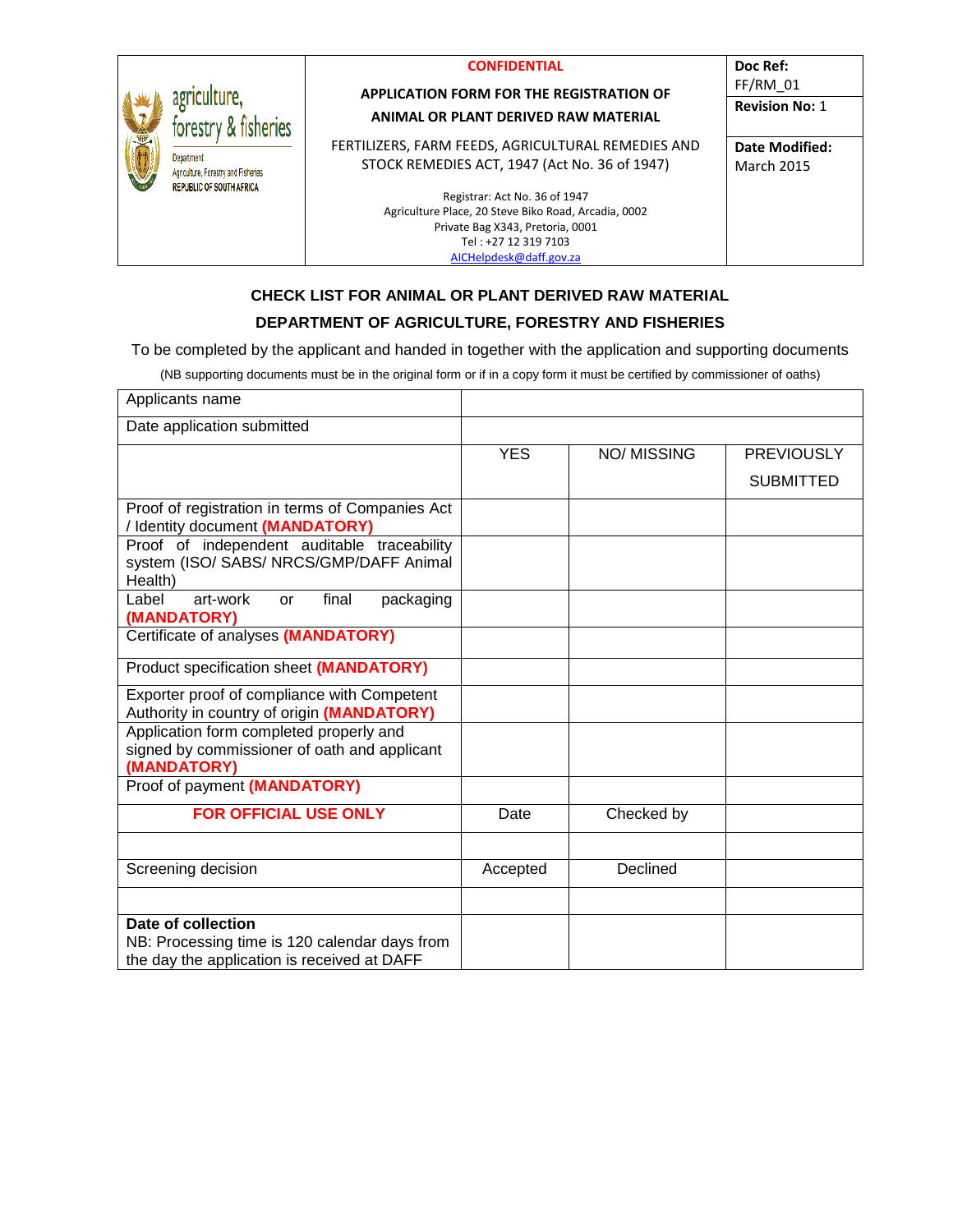



agriculture,<br>forestry & fisheries **Community**<br>
Department:<br>
Agriculture, Forestry and Fisheries<br>
REPUBLIC OF SOUTH AFRICA

## **APPLICATION FORM FOR THE REGISTRATION OF ANIMAL OR PLANT DERIVED RAW MATERIAL**

FERTILIZERS, FARM FEEDS, AGRICULTURAL REMEDIES AND STOCK REMEDIES ACT, 1947 (Act No. 36 of 1947)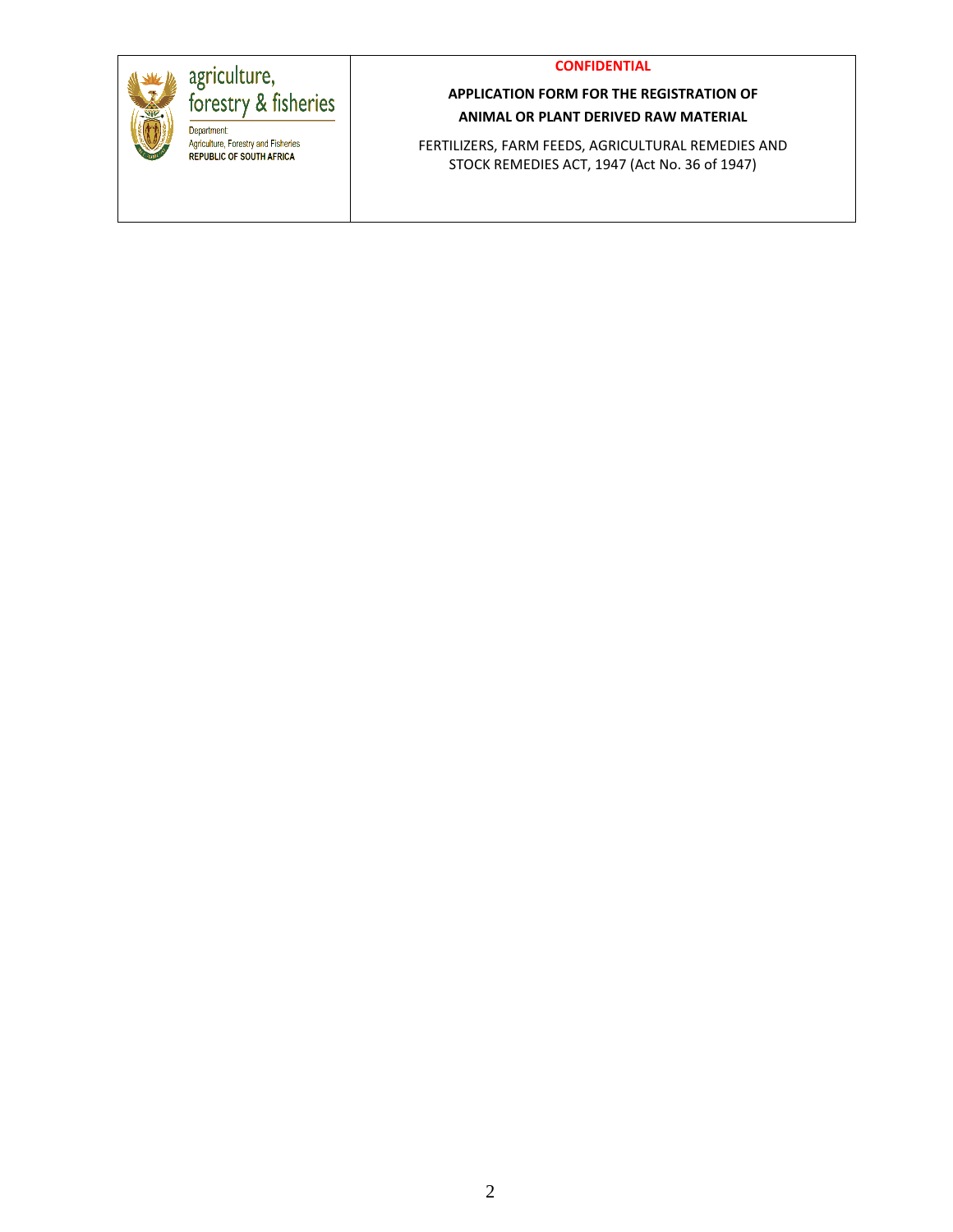|  | <b>CONFIDENTIAL</b> |  |  |  |  |
|--|---------------------|--|--|--|--|
|  |                     |  |  |  |  |

#### **APPLICATION FORM FOR THE REGISTRATION OF ANIMAL OR PLANT DERIVED RAW MATERIAL**

agriculture,

Department

forestry & fisheries

Agriculture, Forestry and Fisheries REPUBLIC OF SOUTH AFRICA

FERTILIZERS, FARM FEEDS, AGRICULTURAL REMEDIES AND STOCK REMEDIES ACT, 1947 (Act No. 36 of 1947)

> Registrar: Act No. 36 of 1947 Agriculture Place, 20 Steve Biko Road, Arcadia, 0002 Private Bag X343, Pretoria, 0001 Tel : +27 12 319 7103 [AICHelpdesk@daff.gov.za](mailto:AICHelpdesk@daff.gov.za)

**Revision No:** 1 **Date Modified:** March 2015

**Doc Ref:**  FF/RM\_01

#### **CONFIDENTIAL**

*Instructions: This application form must be completed in duplicate. It must only be signed by a registered person in terms of section 20(3) of the Natural Scientific Professions Act, 2003; a person who has been given power of attorney by the applicant to sign on his/her behalf must also be registered and such proof must accompany this application. Only South African residents or employees of a business that has a South African office and address can complete this application form.* 

*Instructions: If the manufacturer is outside the Republic of South Africa, proof of compliance by the manufacturer with local authorities/ legislation in the country of origin must be supplied.*

|                                             | <b>APPLICANTS DETAILS</b> |  |  |  |  |  |
|---------------------------------------------|---------------------------|--|--|--|--|--|
| <b>Particulars to be supplied</b>           | <b>Complete this side</b> |  |  |  |  |  |
| Applicants name                             |                           |  |  |  |  |  |
| Company registration number                 |                           |  |  |  |  |  |
| Identity number (if it is an Individual)    |                           |  |  |  |  |  |
| <b>Contact details</b><br>Postal address    |                           |  |  |  |  |  |
| Postal code                                 |                           |  |  |  |  |  |
| Street/Physical address                     |                           |  |  |  |  |  |
| Telephone number                            |                           |  |  |  |  |  |
| Fax number                                  |                           |  |  |  |  |  |
| E-mail address                              |                           |  |  |  |  |  |
| <b>APPLICANT CATEGORY</b>                   | Tick relevant category    |  |  |  |  |  |
| 1. Importer for own use                     |                           |  |  |  |  |  |
| 2. Importer to sell/retail                  |                           |  |  |  |  |  |
| 3. Importer for own use and to sell/retail  |                           |  |  |  |  |  |
| 4. Manufacturer for own use                 |                           |  |  |  |  |  |
| 5. Manufacturer to sell/retail              |                           |  |  |  |  |  |
| 6. Manufacturer for own use and sell/retail |                           |  |  |  |  |  |
| 7. Local trader/distributor/seller          |                           |  |  |  |  |  |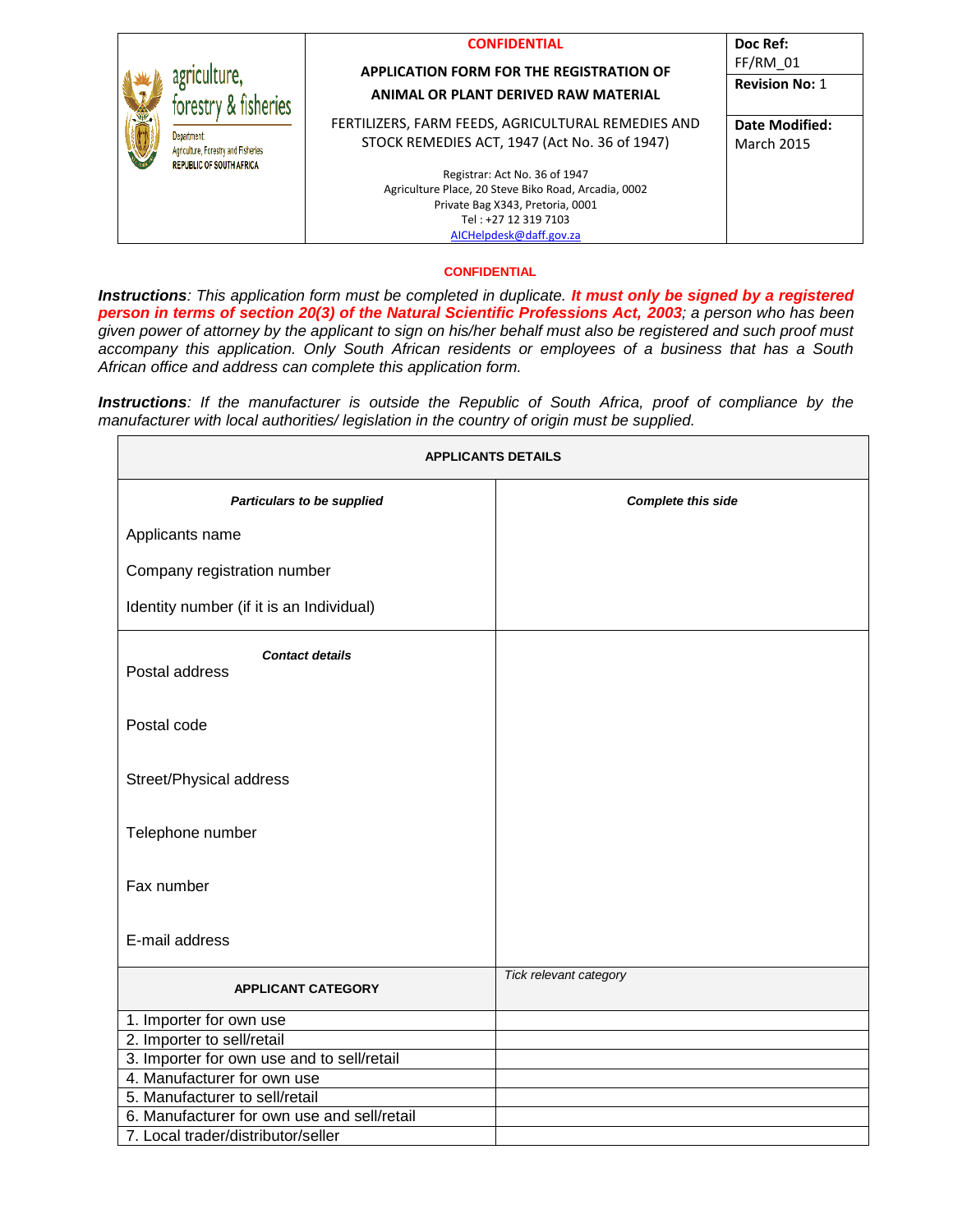

#### **CONFIDENTIAL**

## **APPLICATION FORM FOR THE REGISTRATION OF ANIMAL OR PLANT DERIVED RAW MATERIAL**

FERTILIZERS, FARM FEEDS, AGRICULTURAL REMEDIES AND STOCK REMEDIES ACT, 1947 (Act No. 36 of 1947)

| <b>MANUFACTURER DETAILS</b><br>If more than one manufacturer and/or manufacturing site supply information on a separate annexure |  |  |  |  |  |  |
|----------------------------------------------------------------------------------------------------------------------------------|--|--|--|--|--|--|
| Manufacturer name                                                                                                                |  |  |  |  |  |  |
| Company registration number/Identity number                                                                                      |  |  |  |  |  |  |
| <b>Contact details</b>                                                                                                           |  |  |  |  |  |  |
| <b>Postal Address</b>                                                                                                            |  |  |  |  |  |  |
| Postal code                                                                                                                      |  |  |  |  |  |  |
| Street name/Physical address                                                                                                     |  |  |  |  |  |  |
| Telephone number                                                                                                                 |  |  |  |  |  |  |
| Fax number                                                                                                                       |  |  |  |  |  |  |
| Cell number                                                                                                                      |  |  |  |  |  |  |
| e-mail address                                                                                                                   |  |  |  |  |  |  |
| Web address                                                                                                                      |  |  |  |  |  |  |
| Country                                                                                                                          |  |  |  |  |  |  |
| Facilities accreditation/licensing (information)                                                                                 |  |  |  |  |  |  |
| Sterilizing plant registration (if applicable)                                                                                   |  |  |  |  |  |  |
| Details of responsible person                                                                                                    |  |  |  |  |  |  |
| Name and Surname                                                                                                                 |  |  |  |  |  |  |
| Qualifications                                                                                                                   |  |  |  |  |  |  |
| <b>SACNSP Registration number</b>                                                                                                |  |  |  |  |  |  |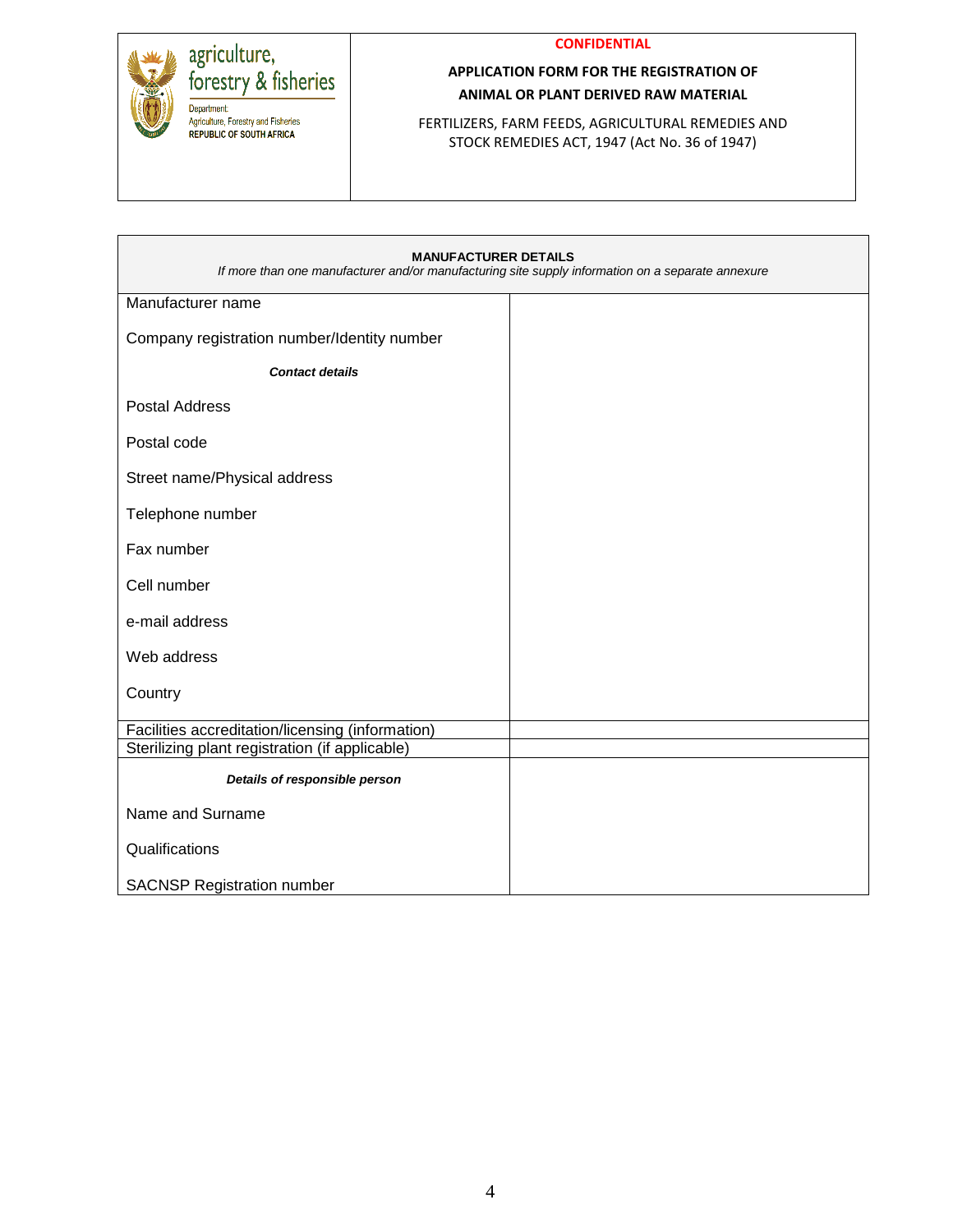**CONFIDENTIAL**



## **APPLICATION FORM FOR THE REGISTRATION OF ANIMAL OR PLANT DERIVED RAW MATERIAL**

FERTILIZERS, FARM FEEDS, AGRICULTURAL REMEDIES AND STOCK REMEDIES ACT, 1947 (Act No. 36 of 1947)

*Instructions: If product contains a mixture of raw materials and they are not sourced from the country of origin where the final product is manufactured provide a list of countries where these raw materials are sourced and the details of raw material suppliers.*

| <b>INGREDIENTS / RAW MATERIALS</b> |                         |                 |                                       |             |                                |  |  |
|------------------------------------|-------------------------|-----------------|---------------------------------------|-------------|--------------------------------|--|--|
| Ingredient common name             |                         | Scientific name |                                       |             | % incl. range in final product |  |  |
|                                    |                         |                 |                                       |             |                                |  |  |
|                                    |                         |                 |                                       |             |                                |  |  |
|                                    |                         |                 |                                       |             |                                |  |  |
|                                    |                         |                 |                                       |             |                                |  |  |
|                                    |                         |                 |                                       |             |                                |  |  |
|                                    |                         |                 |                                       |             |                                |  |  |
|                                    |                         |                 |                                       |             |                                |  |  |
|                                    |                         |                 |                                       |             |                                |  |  |
|                                    |                         |                 |                                       |             |                                |  |  |
|                                    |                         |                 |                                       |             |                                |  |  |
|                                    |                         |                 |                                       |             |                                |  |  |
|                                    |                         |                 |                                       |             |                                |  |  |
|                                    |                         |                 | <b>ADDITIVES</b> (if included)        |             |                                |  |  |
| Trade name<br>(optional)           | Active substance<br>(%) |                 | Classification<br>(e.g. Anti-oxidant) | QTY (Units) | <b>Comments</b>                |  |  |
|                                    |                         |                 |                                       |             |                                |  |  |
|                                    |                         |                 |                                       |             |                                |  |  |
|                                    |                         |                 |                                       |             |                                |  |  |
|                                    |                         |                 |                                       |             |                                |  |  |
|                                    |                         |                 |                                       |             |                                |  |  |
|                                    |                         |                 |                                       |             |                                |  |  |
|                                    |                         |                 |                                       |             |                                |  |  |
|                                    |                         |                 |                                       |             |                                |  |  |
|                                    |                         |                 |                                       |             |                                |  |  |
|                                    |                         |                 |                                       |             |                                |  |  |
|                                    |                         |                 |                                       |             |                                |  |  |
|                                    |                         |                 |                                       |             |                                |  |  |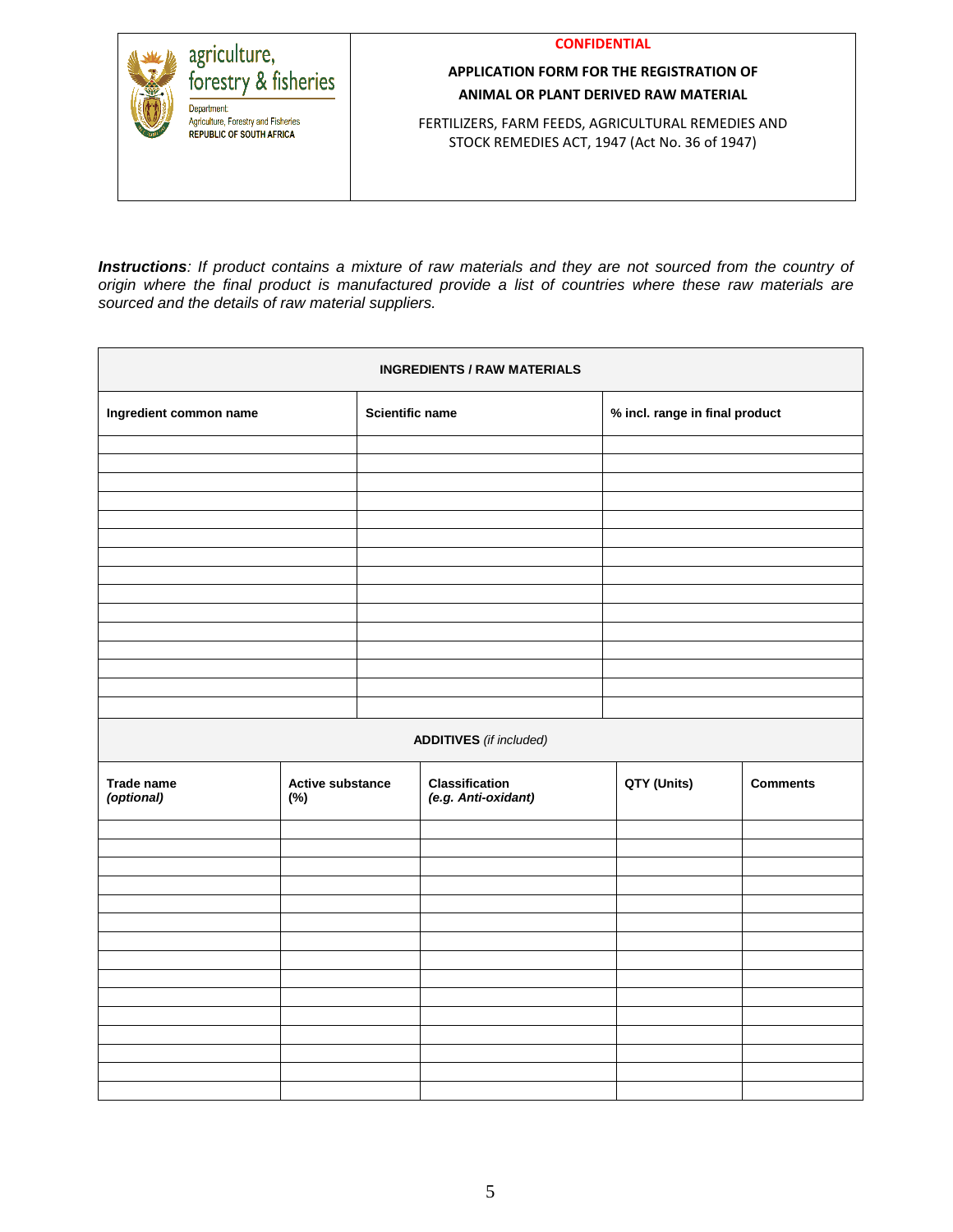**CONFIDENTIAL**



## **APPLICATION FORM FOR THE REGISTRATION OF ANIMAL OR PLANT DERIVED RAW MATERIAL**

FERTILIZERS, FARM FEEDS, AGRICULTURAL REMEDIES AND STOCK REMEDIES ACT, 1947 (Act No. 36 of 1947)

*Instructions: If the product deviates from the regulations supporting data must be supplied and in terms of data that is generally available, only data from books, journals and other recognised publications will be accepted. Certified recent copies of certificate/s of analysis/ conformity must be supplied for each product. Printing details or label must be attached for each product. In case of genetically modified organisms, proof of authorisation must be attached*

| DETAILS OF PRODUCT/S TO BE REGISTERED<br>(a separate annexure can be used) |                   |                |                          |                                                              |  |                        |                 |
|----------------------------------------------------------------------------|-------------------|----------------|--------------------------|--------------------------------------------------------------|--|------------------------|-----------------|
| Trade mark                                                                 | <b>Trade Name</b> |                | Description of Packaging |                                                              |  | Intended species       | Shelf life      |
| $\mathbf{1}$                                                               |                   |                |                          |                                                              |  |                        |                 |
| $\overline{2}$                                                             |                   |                |                          |                                                              |  |                        |                 |
| $\mathfrak{S}$                                                             |                   |                |                          |                                                              |  |                        |                 |
|                                                                            |                   |                |                          | <b>GUARANTEED ANALYSIS TO BE DECLARED</b> (where applicable) |  |                        |                 |
| <b>1. TRADE MARK:</b>                                                      |                   |                | <b>TRADE NAME:</b>       |                                                              |  | Office use only: V     |                 |
| <b>Nutrients</b>                                                           | <b>Minimum</b>    | <b>Maximum</b> |                          | <b>Units</b>                                                 |  | Actual (if applicable) | Office use only |
| Crude protein                                                              |                   |                |                          |                                                              |  |                        |                 |
| Moisture                                                                   |                   |                |                          |                                                              |  |                        |                 |
| Crude fat                                                                  |                   |                |                          |                                                              |  |                        |                 |
| Crude fibre                                                                |                   |                |                          |                                                              |  |                        |                 |
| Calcium                                                                    |                   |                |                          |                                                              |  |                        |                 |
| Phosphorus                                                                 |                   |                |                          |                                                              |  |                        |                 |
| Crude ash                                                                  |                   |                |                          |                                                              |  |                        |                 |
| Other                                                                      |                   |                |                          |                                                              |  |                        |                 |
|                                                                            |                   |                |                          | ADDITIONAL GURANTEES TO BE DECLARED WHERE APPLICABLE         |  |                        |                 |
|                                                                            |                   |                |                          |                                                              |  |                        |                 |
|                                                                            |                   |                |                          |                                                              |  |                        |                 |
|                                                                            |                   |                |                          |                                                              |  |                        |                 |
|                                                                            |                   |                |                          |                                                              |  |                        |                 |
|                                                                            |                   |                |                          |                                                              |  |                        |                 |
|                                                                            |                   |                |                          |                                                              |  |                        |                 |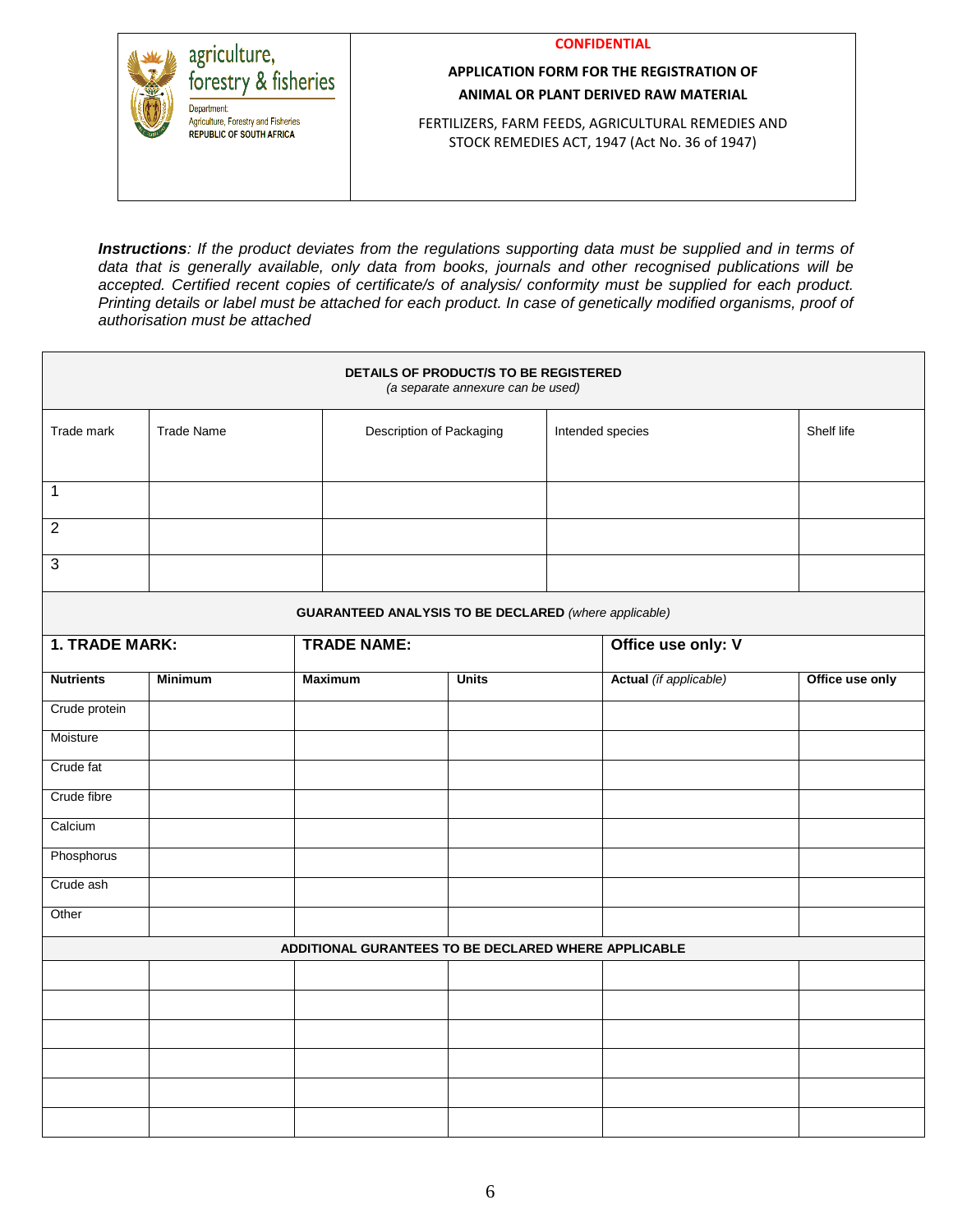



# **APPLICATION FORM FOR THE REGISTRATION OF ANIMAL OR PLANT DERIVED RAW MATERIAL**

FERTILIZERS, FARM FEEDS, AGRICULTURAL REMEDIES AND STOCK REMEDIES ACT, 1947 (Act No. 36 of 1947)

# **AFFIDAVIT ON PRODUCT COMPOSITION**

**Fertilizers, Farm Feeds, Agricultural Remedies and Stock Remedies Act, 1947 (Act No. 36 of 1947)**

**APPLICANT**:……………….............................................................................................................................

**ADDRESS**:.....................................................................................................................................................

**PRODUCT NAME**:..........................................................................................................................................

- 1. I, the undersigned............................................................................................................................. do hereby make oath and say that:
- 2. The nutritional representation which either appears on the label of the product and/or is reflected in the application form has been substantiated by scientifically accurate calculations or analysis which are recorded on the file/ electronically at:

...........................................................................................................................................................

..................................... (Address where record is kept) and which will be furnished to the Registrar upon his request in terms of the Act.

- 3. The product contains ingredients in quantities that meet or exceed the nutrient levels for the intended use and species as specified in the application or label and does not contain any prohibited substance(s) in terms of Act 36 of 1947.
- 4. The product has been designed and developed by:-

| 41 |  |
|----|--|
| 42 |  |

who is/are suitably qualified and experienced to perform this task.

..............................................................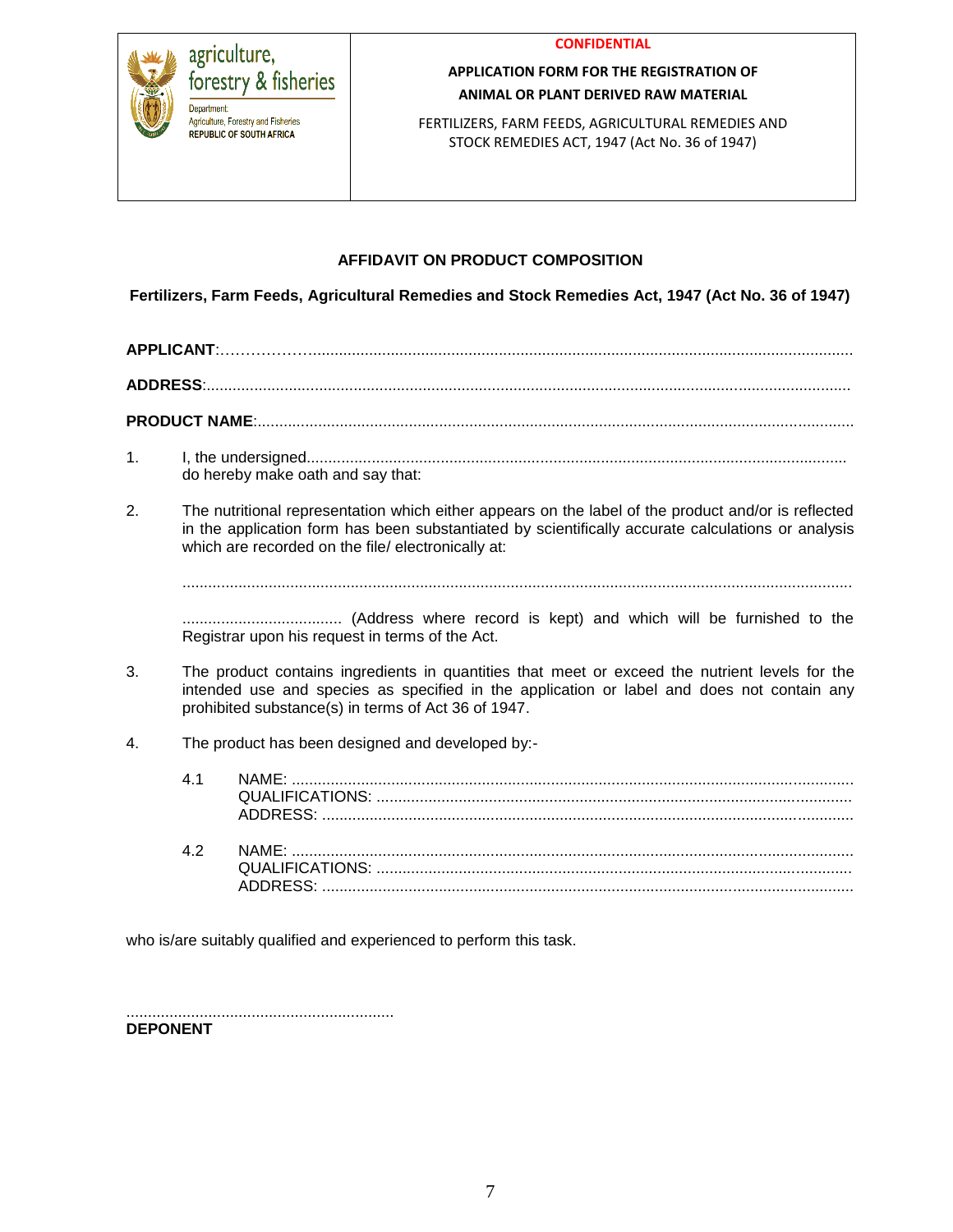|  |  |  | CONFIDENTIAL |
|--|--|--|--------------|
|  |  |  |              |
|  |  |  |              |
|  |  |  |              |

agriculture, forestry & fisheries Department Agriculture, Forestry and Fisheries **REPUBLIC OF SOUTH AFRICA** 

# **APPLICATION FORM FOR THE REGISTRATION OF ANIMAL OR PLANT DERIVED RAW MATERIAL**

FERTILIZERS, FARM FEEDS, AGRICULTURAL REMEDIES AND STOCK REMEDIES ACT, 1947 (Act No. 36 of 1947)

## **DECLARATION TO BE MADE IN THE PRESENCE OF A JUSTICE OF PEACE/COMMISSIONER OF OATHS**

#### .......................................................................................... **INITIALS AND SURNAME**

.......................................................................... **SIGNATURE OF APPLICANT**

........................................... **DATE**

................................... **TEL. NO.**

I certify that the deponent has acknowledged that he/she knows and understands the contents of this declaration which was sworn to/affirmed before me and the deponents signature/thumb print/mark was placed thereon in my presence.

|                             | <b>JUSTICE OF THE PEACE</b><br><b>COMMISSIONER OF OATHS</b> |                                        |
|-----------------------------|-------------------------------------------------------------|----------------------------------------|
| First names and<br>surname: | (BLOCK LETTERS)                                             |                                        |
| Designation (rank):         |                                                             | Ex Officio Republic of South<br>Africa |
| Business address:           |                                                             |                                        |
|                             | (Street address must be stated)                             |                                        |